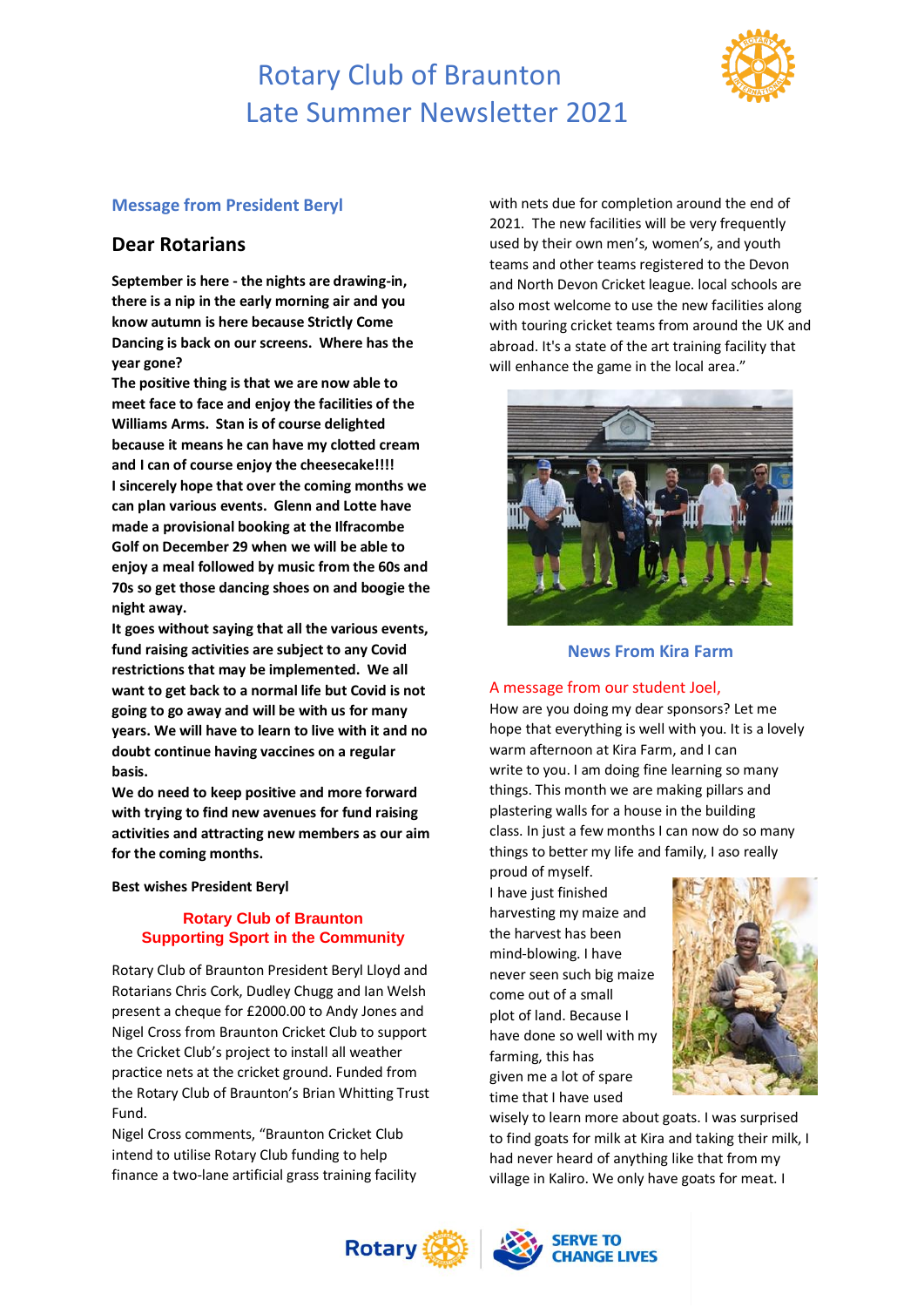# Rotary Club of Braunton Late Summer Newsletter 2021



believe it is the best milk because of my experience and the things I have learned so far. I might try raring them when I go back home. Do you have people who keep goats in your country? Please stay safe Blessed Joel

### Recycling old mobile phones

Old mobile phones that have a working charger can be donated to Amigos in Barnstaple, where they will be used by the students of Kira Farm in Uganda. Phones will need to be reset to factory settings and sim card and micro-SD cards removed.





The Trust has contacted all the Braunton schools to offer them the opportunity to use their STEM box project. Georgeham School has been the only school to respond and see the possibilities and the value of the project; unfortunately, it does not fit with their rolling scheme of work, so they are unable to use it in the coming year. The Trust are hopeful that they may be able to use it as a one off during a dedicated STEM week. None of the other schools responded before the end of term, the Trust will resume contact with them at the start of the Autumn term.

> Club members will remember we donated £1500.00 to the Trust to produce additional educational material for use in Braunton Schools. Obviously, the pandemic has made life difficult for both the schools and the Trust's Educational Team. We shall continue to monitor the Trust initiative in our local schools

#### **Members News.**

*A new item where Club Members can place items of interest*

### A Postcard from Tawstock



Having a wonderful time at our forever home, see our "in progress" photo and a couple of photos of the completed project! Our view is as good

as ever, but our lawn will take a little time to recover from spending eight weeks as a builder's dump. In the meantime, we have a wonderful vantage point for watching the grass re-grow. Love Lotte and Glenn

Terry's Lunch Photo Collage



Our Club's first get together at the William's Arms, was hosted by Gill Webber as a tribute to Terry's life. Very well attended and enjoyed by all, especially Stan Dibble's sharing his memories of Terry. Chardonnay is definitely off the wine list!!!

Last Month we lost another stalwart member of the Club with the passing of Eddie Chichester. Digging through the Club Archive has uncovered photos of Eddie and a few other past members, page 3 of this news is dedicated to Eddie and Co.